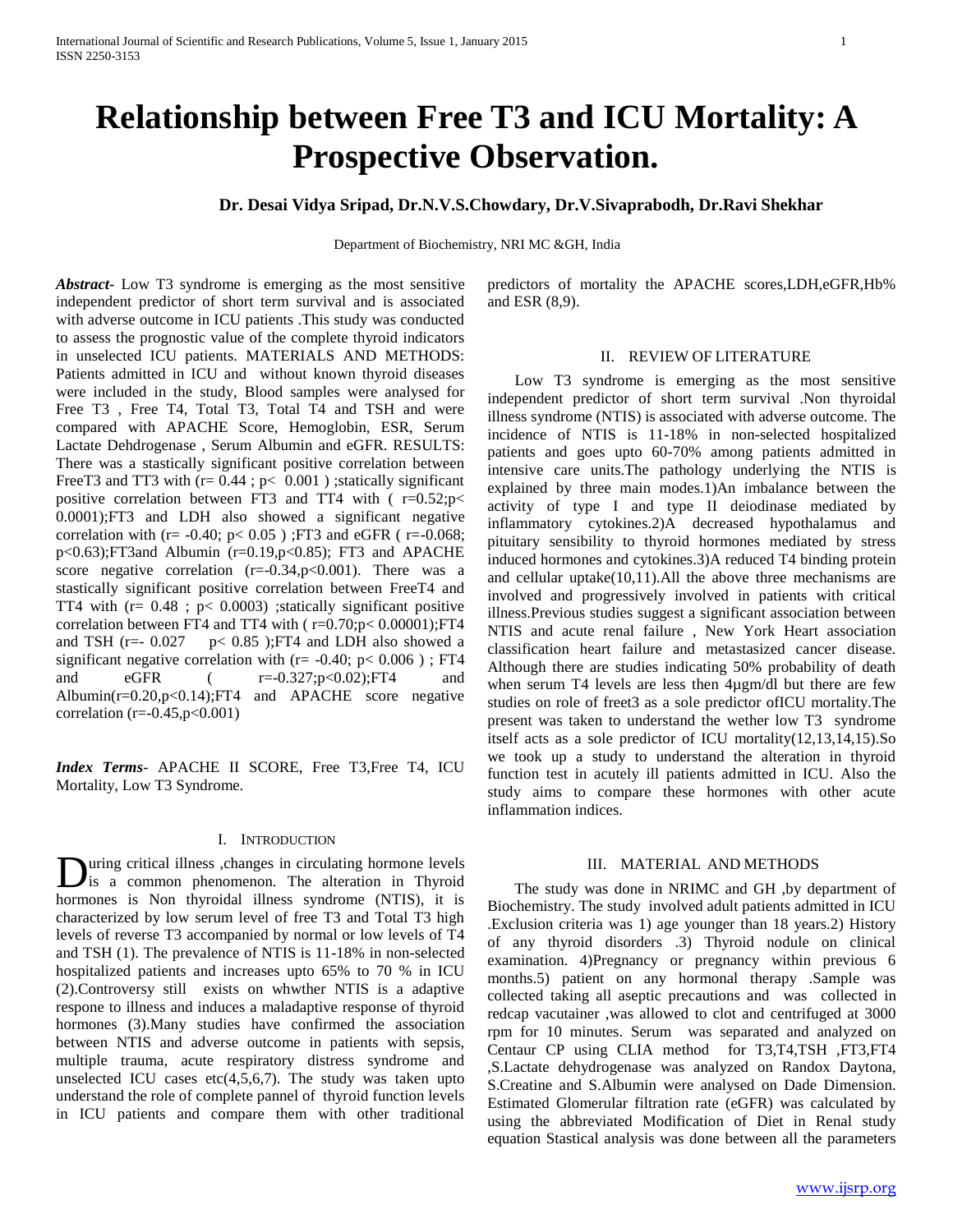International Journal of Scientific and Research Publications, Volume 5, Issue 1, January 2015 2 ISSN 2250-3153

and with APACHE (Acute Physiology and Chronic Health Evaluation II score).Appropriate Calibrations and QC protocols were followed before analyzing the samples.

## IV. RESULTS

 Normal ranges in our laboratory were:FT3 ( 2.02- 4.40pg/dl ); FT4 ( 0.932 - 1.71 ng/dl ); TSH ( 0.27 -4.20µiu / ml) TT3( 0.846 -2.02 ng/ml ); TT4( 5.13- 14.06 ug/dl );LDH( 230-460 u/l) ;Albumin (3.4-5.0 gm/dl); Creatinine (0.6-1.3 mg/dl);ESR ( upto 10 mm/first hour ) . A total of 45 patients were included in the study with mean age 70  $\pm$  15 years, There was a stastically significant positive correlation between FreeT3 and TT3 with (r=  $0.44$ ;  $p< 0.001$ ); statically significant positive correlation between FT3 and TT4 with ( $r=0.52$ ; p< 0.0001); FT3 and TSH  $(r= 0.02 \text{ p} < 0.85)$ ; FT3 and LDH also showed a significant negative correlation with ( $r = -0.40$ ;  $p < 0.05$ ); FT3 and eGFR ( r=-0.068; p<0.63);FT3and Albumin (r=0.19,p<0.85); FT3 and APACHE score negative correlation (r=-0.34,p<0.001).As shown in Graph 1 and Graph 2.





 There was a stastically significant positive correlation between FreeT4 and TT4 with  $(r= 0.48$ ;  $p < 0.0003$ ); statically significant positive correlation between FT4 and TT4 with ( r=0.70;p< 0.00001);FT4 and TSH (r=- 0.027 p< 0.85);FT4 and LDH also showed a significant negative correlation with  $(r= -$ 0.40; p< 0.006 ) ; FT4 and eGFR ( r=-0.327;p<0.02);FT4 and Albumin(r=0.20,p<0.14);FT4 and APACHE score negative correlation  $(r=0.45, p<0.001)$ . As shown in Graph 3 and Graph 4.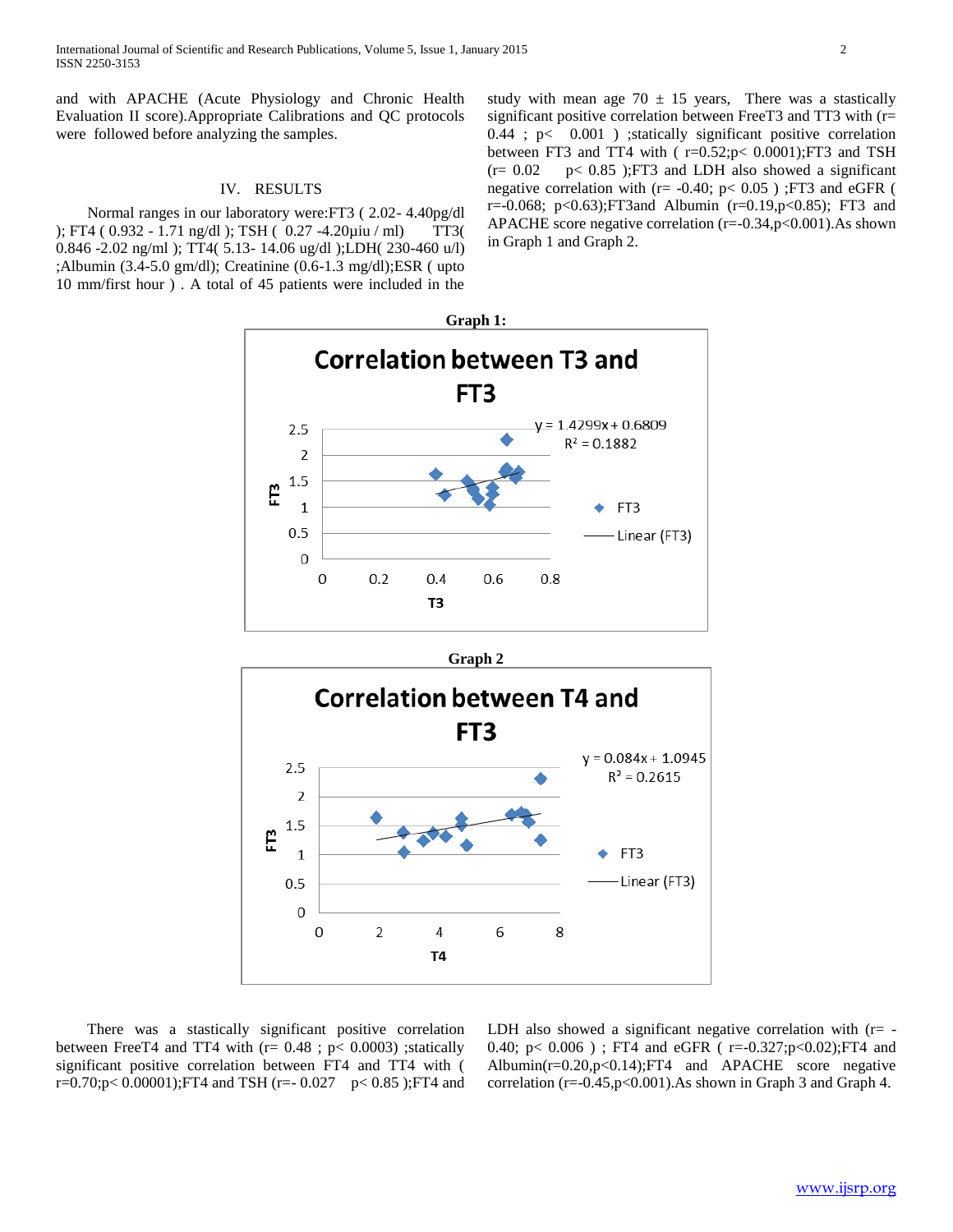



### V. CONCLUSION

 Overall our study supports the hypothesis of piovital role of Low T3 syndrome as a very important prognostic factor of short term survival in ICU patients. We found that FT3 and FT4 as the most powerful and independent factor of ICU mortality among the complete thyroid panel of indicators.The cumulative death rate was significantly higher in patients with low T3 syndrome as compared to those without ( 18%).A significant association was found between patients death rate ,Low T3 syndrome and APACHE II and other inflammation indices.The strength of the study is it excluded patients with underlying thyroid disorders.out of the total thyroid profile FT3 and FT4 have a

more significant association and also are strong predicting factors. In conclusion ,our results confirm that low T3 syndrome is very common in ICU acutely ill patients ,emerging as the most sensitive independent predictor of ICU mortality.

#### **REFERENCES**

- [1] Adler SM Wartofskv I.The non-thyroidal illness syndrome .Endocrinol Metab Clin N Am 2007;36:657-72.
- [2] Chopra II.euthyroid sick syndrome :I it a misnomer ? Clin Endocrinol Metab 1997;82:329-34.
- [3] De Groot II,Non –thyroidal illness syndrome is a manifestationof hypothalamic –pituitary dysfunction and in view of current evidence should